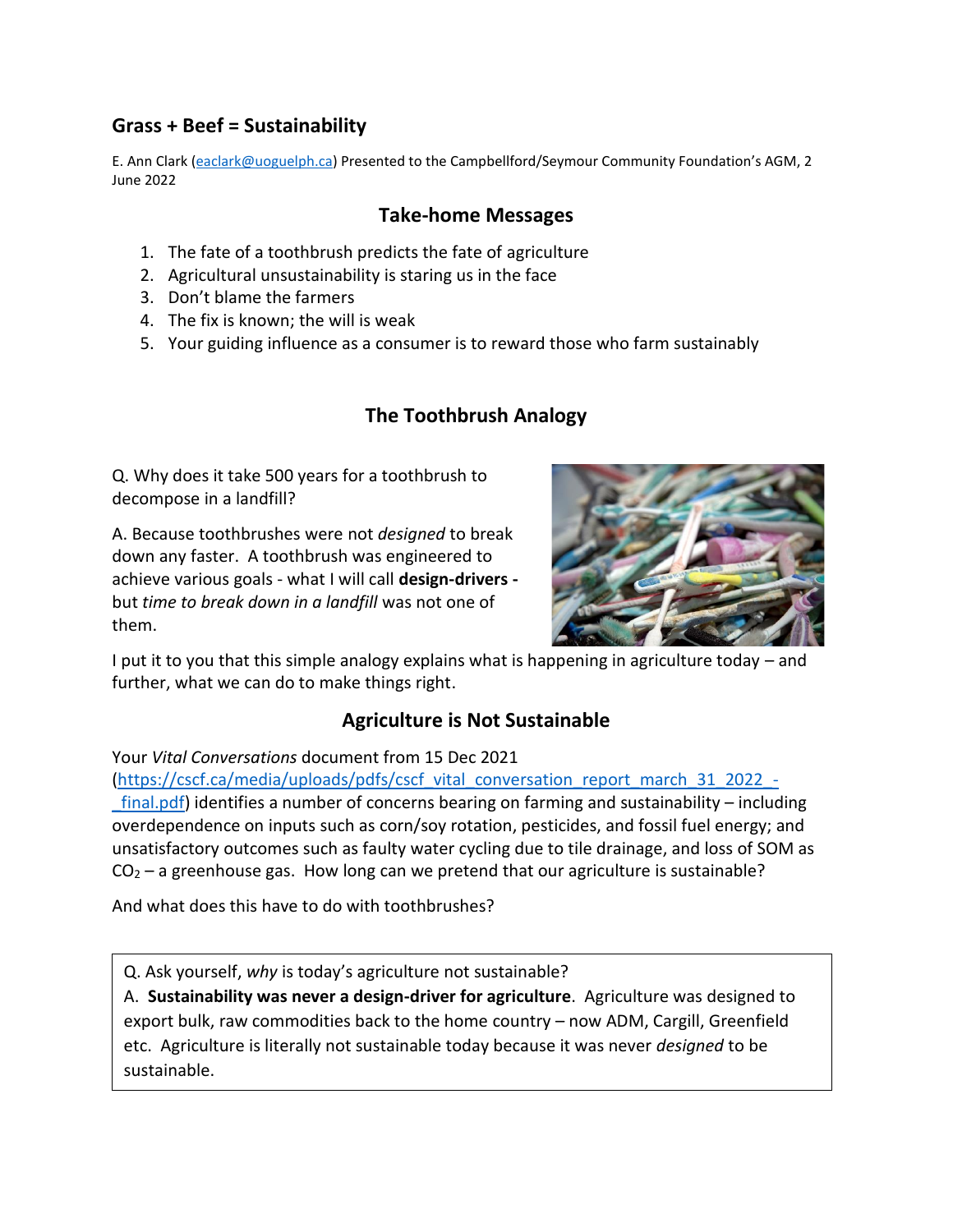Some would challenge my bold assertion that agriculture is not sustainable, but in truth, the inconvenient evidence is plain to see.

Routine agricultural practices in eastern Canada, and in Central ON in particular, are burning through soil organic matter (**Figs 1 and 2;** soil organic carbon is 58% of SOM) and pumping GHG into the atmosphere (**Fig 3**). Simply put, agricultural practices that destroy SOM – with wide ramifications ranging from tilth and erosion, climate resilience and water holding capacity, to soil biota and crop health – and that release GHG that promote global warming are simply not sustainable. Undeniable.

Figure 1. Changes to Soil Organic Carbon over 30 years, 1981-2011 -Canada (Cerkowniaket al., 2016)







Figure 3. Net GHG emissions (kg CO<sub>2</sub>-equiv. per ha) - 2011 (Worth et al., 2016)







Now you may quite reasonably ask – what about no-till, a practice that has been studied and promoted to ON farmers for decades? Tillage to control weeds, incorporate residue, and prepare a seedbed for seeding has the unintended side effect of promoting breakdown of SOM **(Fig 4**). Many have reasoned that rigorous adoption of no-till cropping could reverse this deleterious process and sustain annual cropping.

But no. No-till or reduced tillage in general works better in drier prairie soils growing small grains than in our heavier, wetter soils growing corn and soybeans. In SW Ontario, where no-till has been most aggressively adopted, SOM is declining even faster than in the rest of the province (**Fig 5**). So no, no-till won't save us.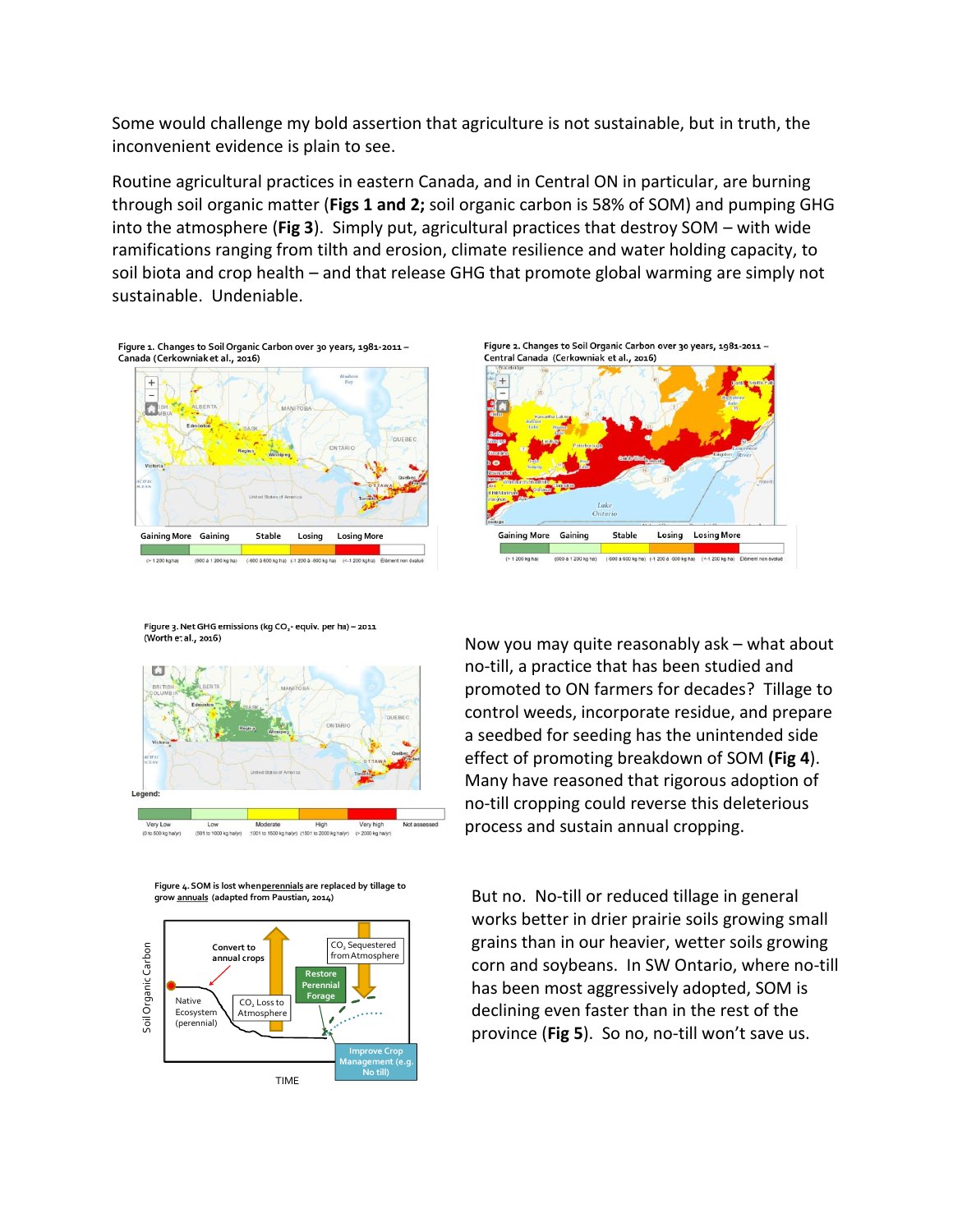Figure 5. SOM declined between 2002 and 2016 in ON v. southwest ON soils (adapted from Brown, 2017)



These quick examples reinforce the concerns you've raised about simple rotations, pesticides, and C sequestration – in other words, about the way we are farming today.

I would suggest to you that sustainability is unachievable because we are working from a flawed design – just as expecting a toothbrush to degrade in a landfill in less than 500 years is unachievable because it wasn't designed to do so. If we want our kids and grandkids to keep eating, agriculture needs a different set of design-drivers explicitly including sustainability.

# **So Now What Do We Do – or more clearly -** *Not* **Do?**

First, step back and recognize that farmers are not at fault for the unsustainability of agriculture. *Don't blame the farmers*. Your Vital Conversations summary mentions incentivizing farming practices that are not harmful to our shared environment. Farmers are referred to as *the elephant in the room*, for using farming practices that are not always sustainable. Let's briefly unpack and elaborate upon some of these points:

1. **Farmers do what they are told** – by government, academia, and industry. Government policy has channeled ON farmer expertise in specific directions – namely, toward ever higher yields of corn and soy - via inputs such as pesticides and fertilizers, tile drainage, and concentration in ever fewer and ever bigger farms. This is not an accident – it is intentional – with the goal of producing cheap, bulk, raw product for industry, either here or abroad (GFO, 2018; *82% of ON corn* is used for feed or ethanol/industrial products; *74% of ON soy* is likewise used for feed, biodiesel and industrial additives).

\*\* **so farmers are not the ones you need to challenge**; rather you should be addressing your concerns to those crafting the farm policies that direct farming practice

**2. Farmers are being driven out of business**. While farmers have indeed done what they are told and massively increased yield over the last 50 years, the farmers themselves are not benefitting from their hard work (**Fig 6;** see also Birchfield et al. 2022 for the same trend in the US). The vendors of the inputs (banks; seed, fertilizer, and pesticide sales; machinery etc.), the few remaining corporate buyers of the outputs (ADM, Cargill, JBS etc), and the processors/packagers and marketers/transporters of our food are reaping the benefits of farmer expertise.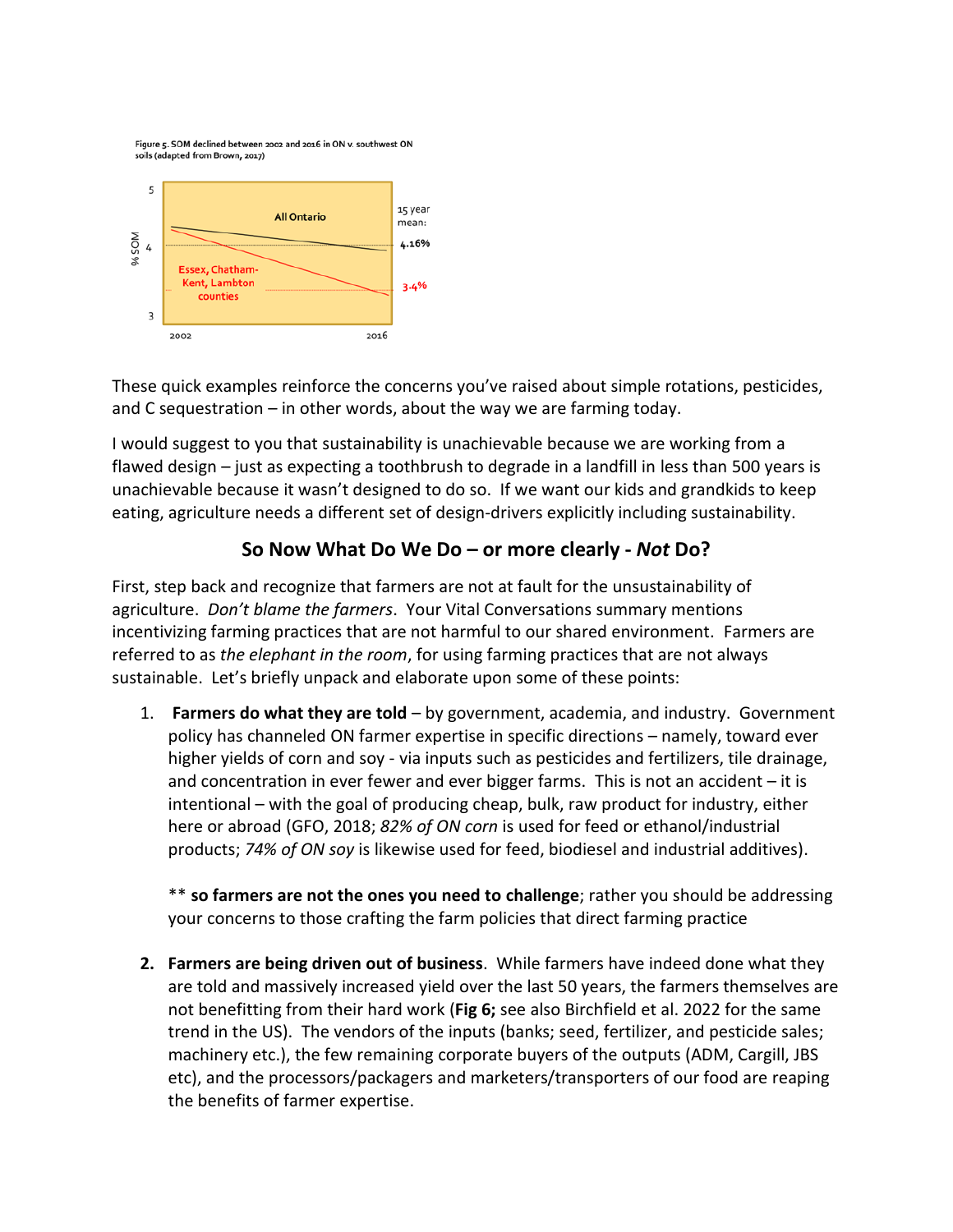Figure 6. Farmers retain less than 5% of gross revenue (Qualman, 2019)



As a result, primary agriculture is arguably no longer a viable source of family-supporting income, which is why **mean age of ON farmers has increased from 49 y in 1996 to 57 y in 2021**. Aging farmers mean two things: a) little money or incentive to adopt/try out new methods/ideas in the absence of targeted, pro-active, and reliable government support, and b) yet more evidence of the unsustainability of what

we are now doing – **you cannot sustain agriculture without farmers.**

### **Now For the Hopeful Stuff: We Already Know** *How* **To Make Agriculture Sustainable**

This has been known for centuries – not rocket science and not high tech. Getting back to the toothbrush analogy, **what would agriculture look like if sustainability were a design-driver?**

So what is the secret? The fundamental flaw in the design of agriculture as we know it was the transformation of a continental landscape that evolved **perennials** – plants that live for many years and don't need reseeding, like grasslands, apples, and pine trees - into **annuals** like corn,

soybean, and canola (**Fig 7**). The same is true in most of the world – perennials rule!

The annual growth habit – specifically, corn, soy, and other grains, but also carrots, cantaloupes, and cauliflower - is in fact illsuited to environments – like Iowa, Saskatchewan, and Ontario - which are wet enough to have evolved perennials as the dominant ground cover. **Growing annuals in an environment suited to perennials is the root cause of many of the problems you've identified – and of the unsustainability of agriculture as now practiced** (**Table 1**).



We rightly criticize Brazil and other nations for destroying rainforests (perennial) to grow soy (annual) and beef, but we *are doing* the same thing here – and for the same reason (**Fig 8**).

Crop growth habit – annual v. perennial – is not a pedantic issue. **Table 1** illustrates some of the problems – we can call them *Ecosystem Disservices* – inherent to the annual growth habit in places wet enough for perennials.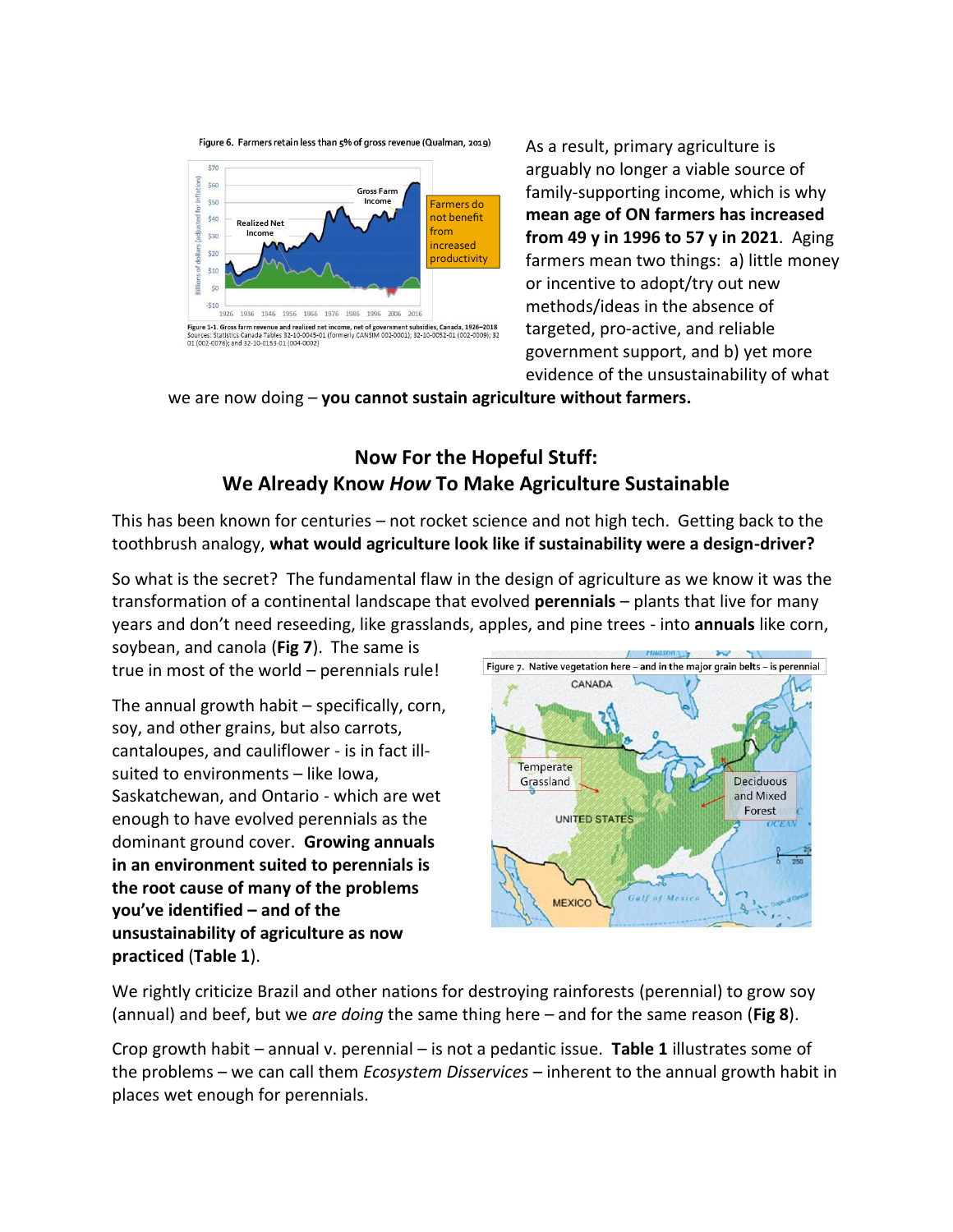Figure 8. Annuals (big 3) increased from 30% of NC farm area in 2004 to 50% in 2018 (adapted from OMAFRA, 2016a and b)



So what is the answer? **Re-balance the agricultural landscape to include a better mix of perennials**, whether as grass for pasture/hay or as trees/bushes for permaculture, orchards, or agro-forestry. Not wholesale, back-to-Nature replacement, of course, because we need our oatmeal, green beans, and beets. But re-design agriculture to acknowledge the root cause of contemporary unsustainability, and recognize the benefits conferred by perennials.

Or in terms of the toothbrush example, **broaden** 

**the design-drivers for agriculture – in your own mind as a consumer and (perhaps?) in that of agricultural policymakers and planners - to include environmental management, Csequestration, nutrient and water retention, and human health** as done by the EU **(Plate 1).**

| Annuals       | cause Ecosystem Disservices                                                                         |
|---------------|-----------------------------------------------------------------------------------------------------|
| Introduces    | *Annuals live for a few months at most, and actively take up soil nutrients (N, P, K, S etc.) for a |
| periodicity   | few weeks early in the lifecycle; yet nutrients continue to be released into the soil solution by   |
| into nutrient | mineralization of SOM long after nutrient uptake by annuals has ceased. Gaps between                |
| sinkness      | nutrient release and uptake, early and late in the year, coincide with times when precipitation     |
|               | exceeds evapotranspiration and the net direction of water movement is downwards.                    |
|               | Downward water movement means leaching.                                                             |
|               | *A perennial grass sward is a living, continuous crop, more effectively covering off these leaky    |
|               | intervals with active nutrient sinkness earlier and later in the year                               |
| Requires bare | *The bare soil required to protect annuals from weed competition means ceaseless war with           |
| soil          | Nature, whether through tillage or herbicides. Nature has evolved strategies, such as the soil      |
|               | seedbank, seed rain, and laterally encroaching vegetation to keep the ground covered.               |
|               | * Perennial swards maintain continuous soil cover, mimicking Nature                                 |
| Requires      | *Annuals are almost always sown in monocrops, impoverishing the plant biodiversity.                 |
| monoculture   | Biodiversity confers many of the resource utilization and bio-control functions that sustain        |
|               | natural ecosystems, including controlling pestiferous populations.                                  |
|               | *Perennials are always sown in a mixture of species, which becomes progressively more               |
|               | diverse over years, due to accumulating recruitment from the seedbank, seed rain, and               |
|               | neighbours. Plant diversity occupies the many niches present in every field, and thus, stabilizes   |
|               | performance.                                                                                        |
| Precludes     | *Annually re-setting a field back to the pioneer stage loses the accumulating advantages of         |
| succession    | succession, which include building soil organic matter and nutrients, with follow-on benefits in    |
|               | water conservation, risk management, and disease/pest control.                                      |
|               | *Perennials intrinsically capture these advantages, which is why withholding land from              |
|               | cultivation under a perennial grass sward actually builds and regenerates soil damaged by           |
|               | annual cropping (various, reviewed by Clark, 2009)                                                  |
| Linearizes    | *Exporting annual grains and vegetables linearizes nutrient flow, extracting nutrients to deficit   |
| nutrient flow | while concentrating them to excess elsewhere, creating both scarcity and excess.                    |
|               | *Implied nutrient export from an acre devoted to meat, milk, or eggs is a small fraction of that    |
|               | same acre if devoted to grain or vegetable crops. Cycling annual crops and wastes through on-       |
|               | farm livestock retains nutrients and mimic's Nature                                                 |
| Destroys SOM  | See above Figs 1 and 2                                                                              |

Table 1. Specific examples of ecosystem disservices caused by the annual growth habit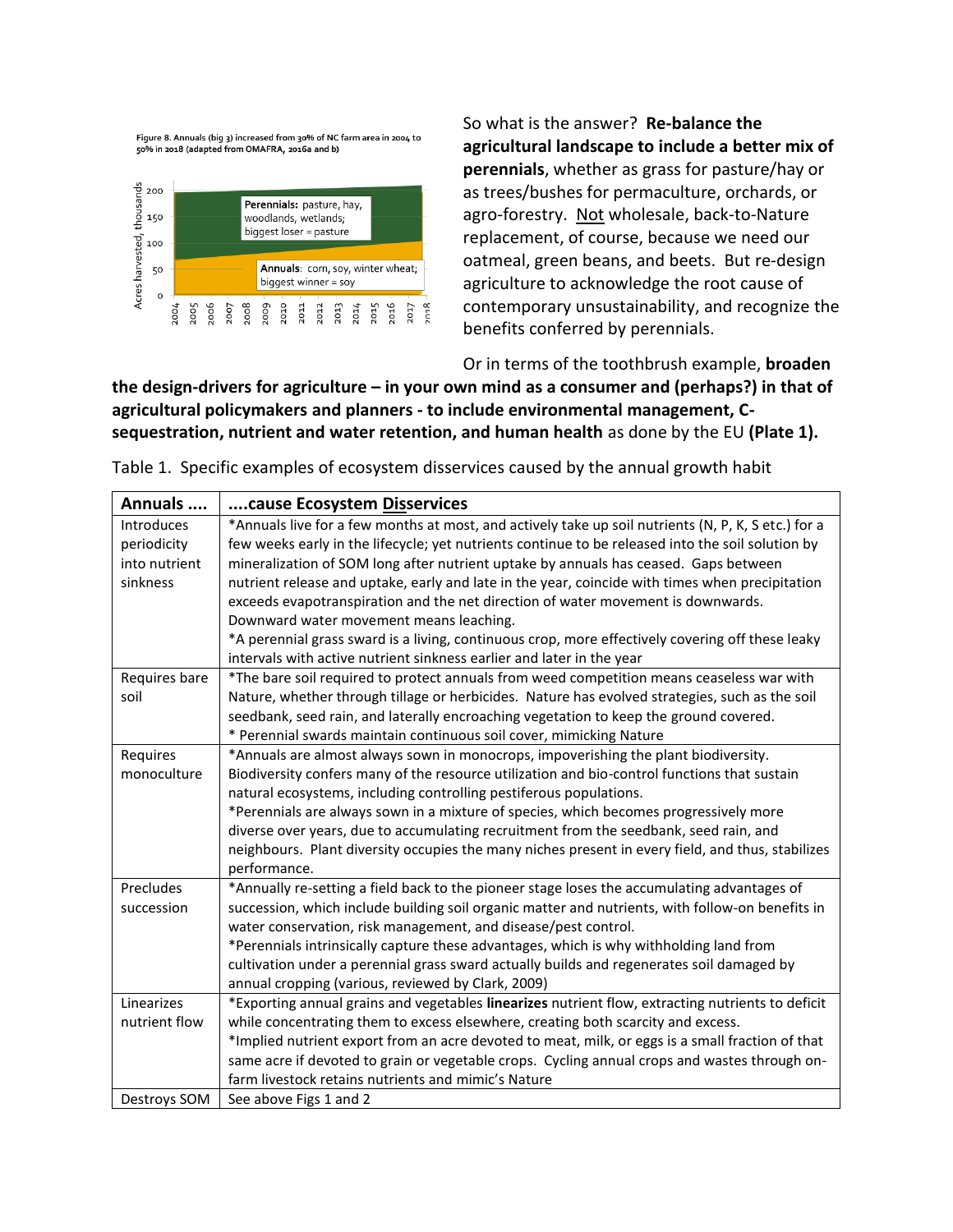### **Actionable Future**

 $OK - so$  I've argued that agricultural unsustainability is built in – unavoidable – as a direct result of government policy that encourages annual crops to dominate the agricultural landscape. And be very clear that this is by no means limited to Ontario or Canada– this design flaw is global.

So what can *we* do? We – you and I – are *not* going to convince a group of near retirement age farmers to rethink practices they've spent their lives perfecting.

Nor is Canada going to reverse centuries of agricultural development centering on annual grains and return to a perennial-dominant landscape. Nonetheless, it is not a coincidence than the notion of **cover crops** – a weak proxy for perennials – and **grasslands/grazing** of perennial forages appear in the initiatives of several countries who see the writing on the wall and are striving to do more than rearrange deck chairs on the Titanic (**Plate 1**).

#### **Plate 1. Grass and Sustainability**

Grass (meaning herbaceous forages), whether in the form of annual cover crops or perennial hay and pasture, is recognized in sustainability-focused policies and grant or subsidy programs. Those of Canada and the US are more short-term and piecemeal to achieve other agenda goals, while that of the EU is more encompassing and pro-active:

- 1. Canada. Agricultural Climate Solutions (3 y; [https://agriculture.canada.ca/en/agriculture-and](https://agriculture.canada.ca/en/agriculture-and-environment/agricultural-climate-solutions)[environment/agricultural-climate-solutions](https://agriculture.canada.ca/en/agriculture-and-environment/agricultural-climate-solutions)
- 2. U.S. USDA's Grassland Conservation Reserve Program (10-15 y contracts; [https://www.fsa.usda.gov/news-room/news-releases/2022/usda-encourages-producers-to-enroll](https://www.fsa.usda.gov/news-room/news-releases/2022/usda-encourages-producers-to-enroll-grasslands-into-working-land-conservation)[grasslands-into-working-land-conservation](https://www.fsa.usda.gov/news-room/news-releases/2022/usda-encourages-producers-to-enroll-grasslands-into-working-land-conservation) ) and Partnership for Climate-Smart Commodities (up to 5 y[; https://www.usda.gov/climate-solutions/climate-smart-commodities](https://www.usda.gov/climate-solutions/climate-smart-commodities)
- 3. EU. The newly released **European Green Deal** (2019-24) focuses on transforming society, effectively, *to change the design-drivers for agriculture and for the EU in general.* Agriculture will no longer be tasked with producing raw, bulk, undifferentiated inputs for industry but will encompass **food security** in an era of climate change and biodiversity loss, reducing the **ecological footprint** of the food system, building **resilience**, and leading what is viewed as a global need for **transitioning toward sustainability**.

They plan to address these issues through a network of initiatives (see [https://ec.europa.eu/food/horizontal-topics/farm-fork-strategy\\_en](https://ec.europa.eu/food/horizontal-topics/farm-fork-strategy_en) ) termed the *Farm to Fork Strategy.* Starting Jan 2023, farmers will receive **green direct payments**, for complying with **three mandatory practice**s identified as being beneficial to the environment, of which one is **maintenance of permanent grassland**.

So, setting our sights on realistic goals, we can encourage – with our checkbooks - both existing and incoming farmers to rely more heavily on the perennials to which this place is best adapted. Grass-fed beef (and pigs, sheep, chicken, dairy) is one initiative that is already established and growing right here in Northumberland and surrounding counties. You can find